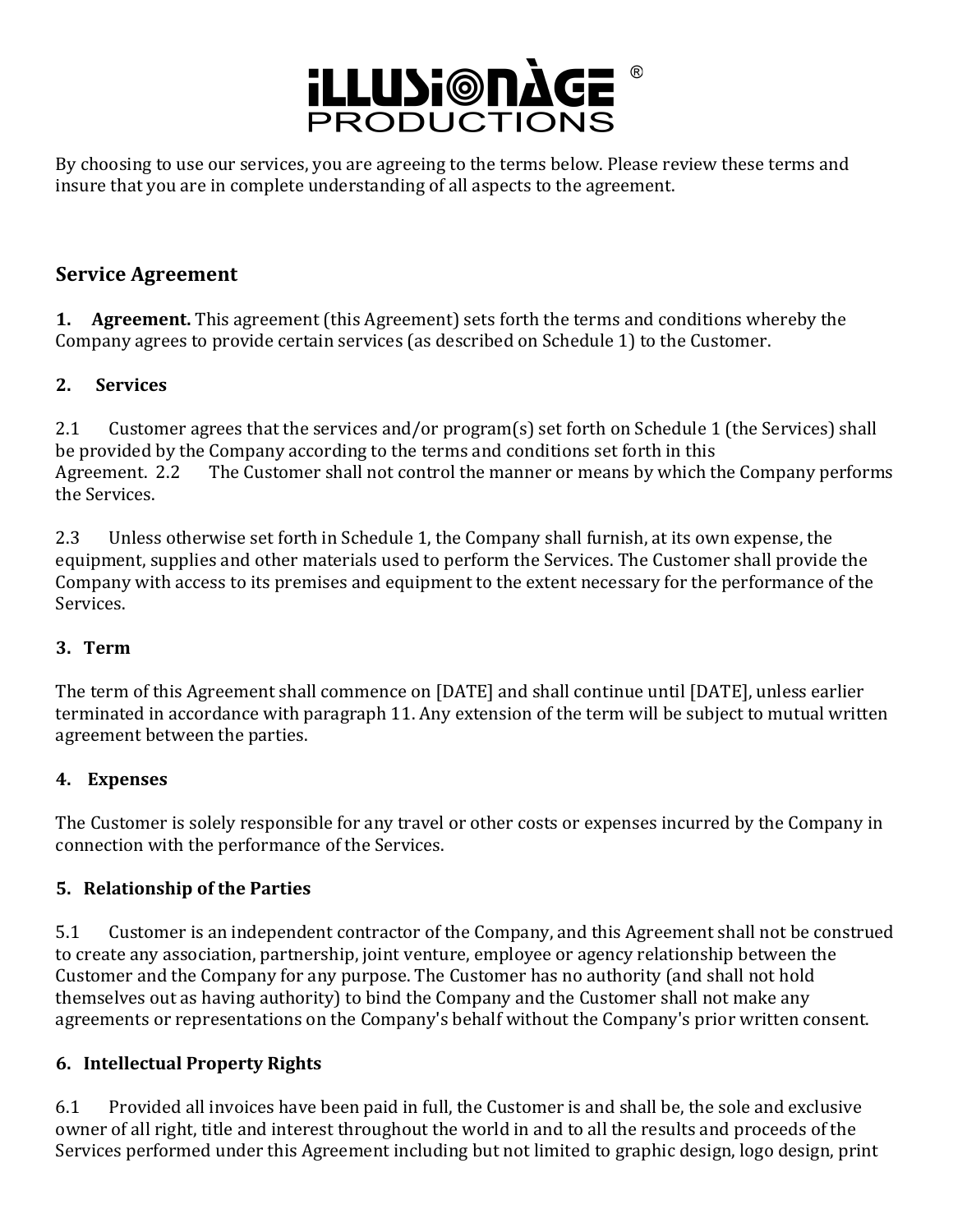media, advertising media such as flyers, banners and magazine ad designs/the deliverables set out on Schedule 1 (collectively, the Deliverables), including all patents, copyrights, trademarks, trade secrets and other intellectual property rights (collectively Intellectual Property Rights) therein. The Customer agrees that the Deliverables are hereby deemed a "work made for hire" as defined in 17 U.S.C.  $\S$  101 for the Customer.

6.2 The Customer has no right or license to use the Company's trademarks, service marks, trade names, logos, symbols or brand names.

6.3 The Company shall have the unqualified right to display the Deliverables in the Company's portfolio of works on the internet or otherwise, for marketing purposes to other potential customers.

# **7. Confidentiality**

7.1 The Company and Customer acknowledge that they will have access to information that is treated as confidential and proprietary by the Company and the Customer, including, without limitation, any trade secrets, technology, information pertaining to business operations and strategies, customers, pricing, and marketing, marketing, finances, sourcing, personnel or operations of the Company or the Customer, their affiliates or their suppliers or customers, in each case whether spoken, printed, electronic or in any other form or medium (collectively, the Confidential Information). Any Confidential Information that the Customer or the Company develop in connection with the Services, including but not limited to any Deliverables, shall be subject to the terms and conditions of this paragraph. The Customer and the Company agree to treat all Confidential Information as strictly confidential, not to disclose Confidential Information or permit it to be disclosed, in whole or part, to any third party without the prior written consent of the other party in each instance, and not to use any Confidential Information for any purpose except as required in the performance of the Services. The Customer and the Company shall notify the other party immediately in the event either party becomes aware of any loss or disclosure of any Confidential Information.

7.2 Confidential Information shall not include information that: (a) Is or becomes generally available to the public other than through the breach of this Agreement;  $(b)$  Is communicated to the other party by a third party that had no confidentiality obligations with respect to such information; or (c) Is required to be disclosed by law, including without limitation, pursuant to the terms of a court order; provided that the disclosing party has given the other party prior notice of such disclosure and an opportunity to contest such disclosure.

# **8. Representations and Warranties**

8.1 The Customer represents and warrants to the Company that: (a) It has the full right, power and authority to enter into this Agreement and to perform its obligations hereunder; and  $(b)$  The Company entering into this Agreement with the Customer and the Company's performance of the Services do not and will not conflict with or result in any breach or default under any other agreement to which the Company is subject;

8.2 The Company hereby represents and warrants to the Customer that: (a) The Company has the right to enter into this Agreement, to grant the rights granted herein and to perform fully all of the Company's obligations in this Agreement;  $(b)$  The execution of this Agreement by its representative whose signature is set forth at the end hereof has been duly authorized by all necessary corporate action. (c) The Company has the required skill, experience and qualifications to perform the Services, the Company shall perform the Services in a professional and workmanlike manner in accordance with generally recognized industry standards for similar services and the Company shall devote sufficient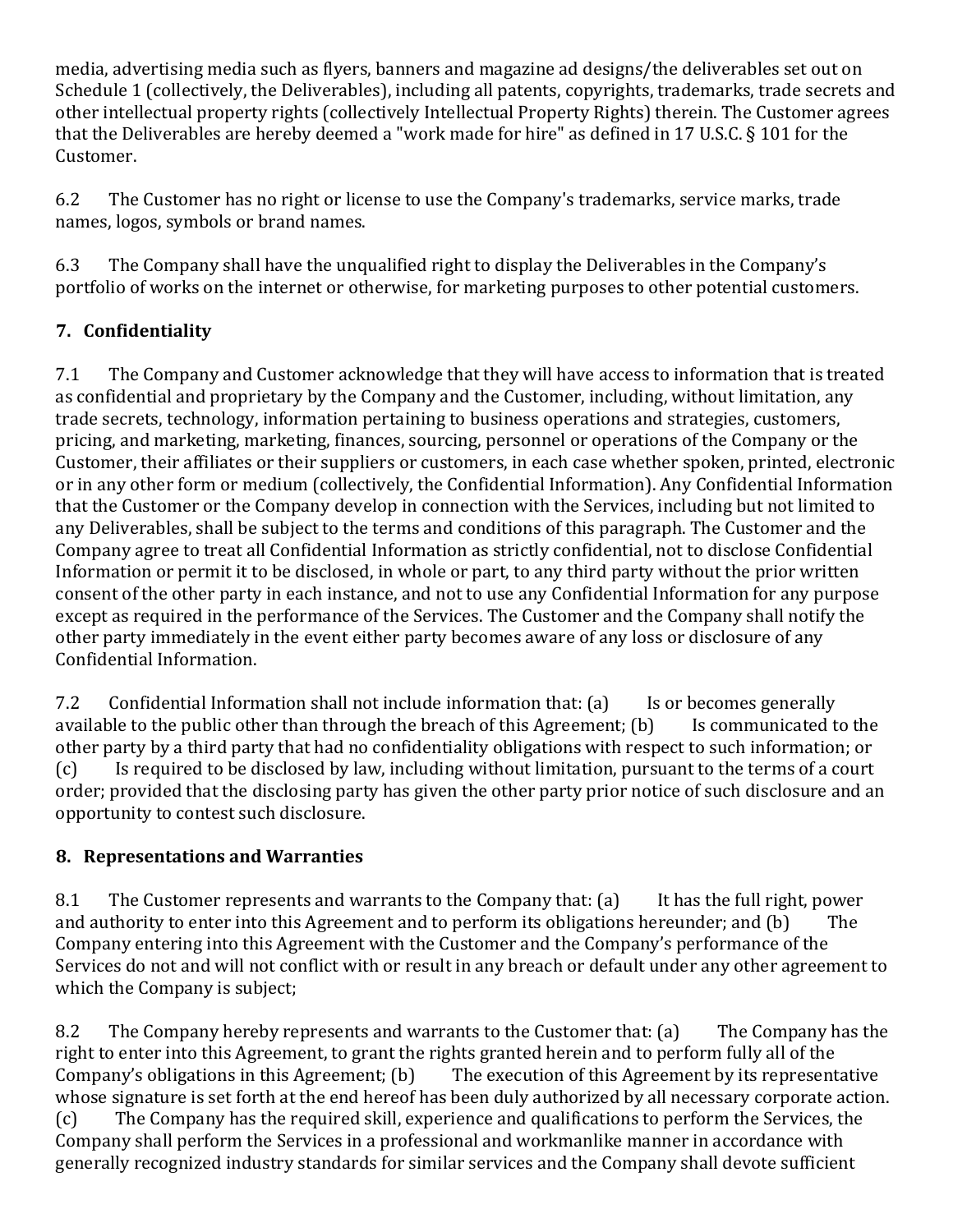resources to ensure that the Services are performed in a timely and reliable manner;  $(d)$  The Company shall perform the Services in compliance with all applicable federal, state and local laws and regulations; (e) The Customer will receive good and valid title to all Deliverables, free and clear of all encumbrances and liens of any kind;  $(f)$  All Deliverables are and shall be the Company's original work (except for material in the public domain or provided by the Customer) and, to the best of the Company's knowledge, do not and will not violate or infringe upon the intellectual property right or any other right whatsoever of any person, firm, corporation or other entity.

## **9. Insurance**

During the Term, the Company shall maintain in force adequate workman's compensation, commercial general liability, errors and omissions, and insurance.

## **10. Termination**

10.1 The Company may terminate this Agreement without cause upon thirty (30) days' written notice to the Customer. In the event of termination pursuant to this paragraph 11, the Customer shall pay the Company on a proportional basis any Fees then due and payable for any Services completed up to and including the date of such termination.

10.2 The Company may terminate this Agreement, effective upon written notice to the Customer, in the event that the Customer breaches this Agreement.

10.3 Upon expiration or termination of this Agreement for any reason, or at any other time upon the Company's written request, the Customer shall promptly:  $(a)$  Deliver to the Company all tangible documents and materials (and any copies) containing, reflecting, incorporating or based on the Confidential Information:

10.4 The terms and conditions of this paragraph 11 and paragraph 5, paragraph 8, shall survive the expiration or termination of this Agreement.

## **11.** Other Business Activities The Company may be engaged or employed in any other business, **trade, profession or other activity.**

**12.** Non-Solicitation Each party agrees that during the Term of this Agreement and for a period of twelve months following the termination or expiration of this Agreement, it shall not make any solicitation to employ the other party's personnel without written consent of the other party to be given or withheld in its sole discretion.

**13.** Assignment The Customer shall not assign any rights, or delegate or subcontract any **obligations, under this Agreement without the Company's prior written consent.** Any assignment in violation of the foregoing shall be deemed null and void. The Company may freely assign its rights and obligations under this Agreement at any time. Subject to the limits on assignment stated above, this Agreement will inure to the benefit of, be binding upon, and be enforceable against, each of the parties hereto and their respective successors and assigns.

# **14. Miscellaneous**

14.1 All notices, requests, consents, claims, demands, waivers and other communications hereunder (each, a Notice) shall be in writing and addressed to the parties at the addresses set forth on the first page of this Agreement (or to such other address that may be designated by the receiving party from time to